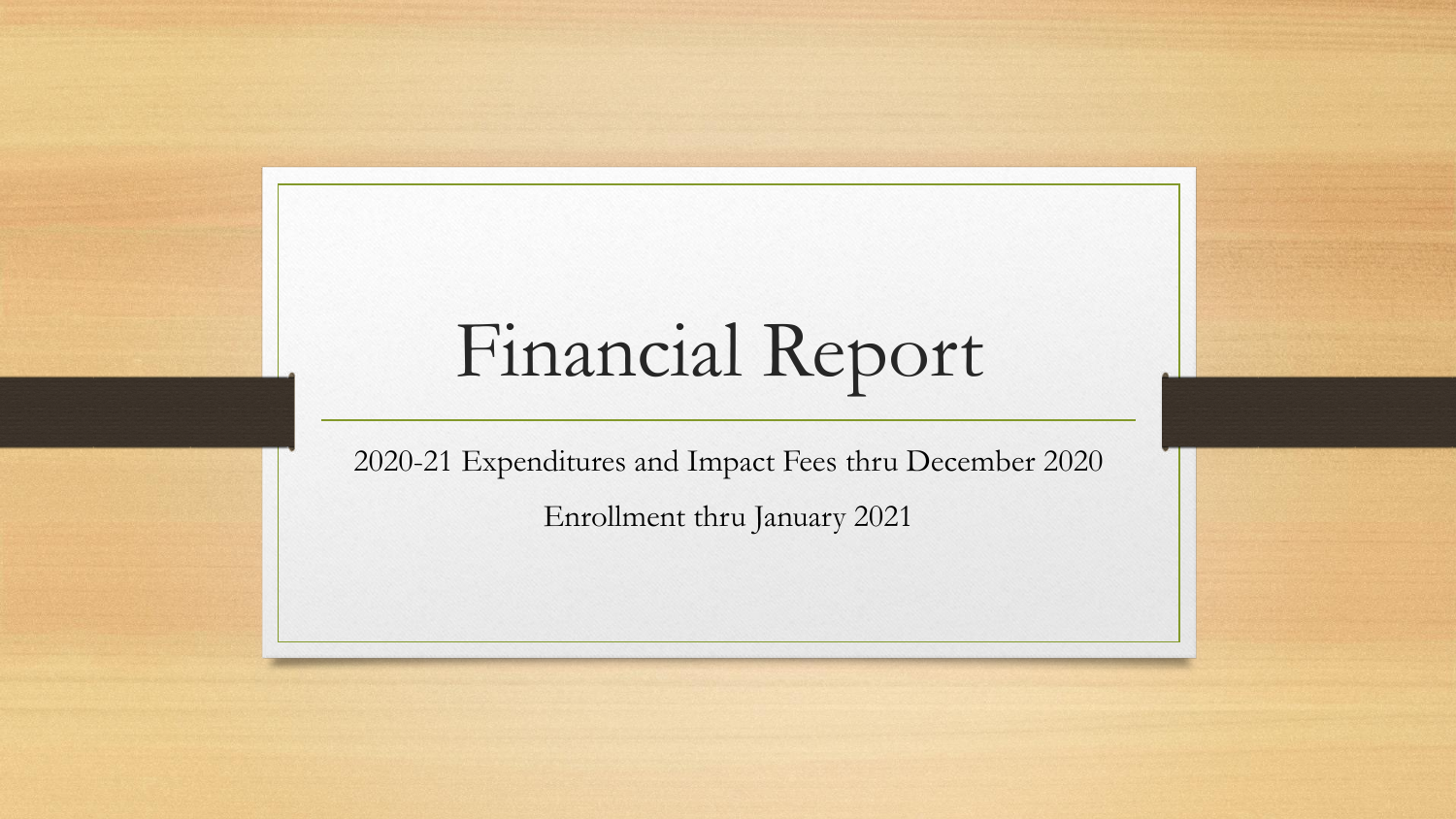## 2020-21 Expenditures Budget vs Actual by Object December 2020

|                             | 2020-2021     | \$ Spent    | % Spent | \$ Spent     | % Spent    | Reference |
|-----------------------------|---------------|-------------|---------|--------------|------------|-----------|
|                             | <b>Budget</b> | Current     | Current | <b>YTD</b>   | <b>YTD</b> | Point     |
| 2 Certificated Salaries     | \$51,170,966  | \$4,091,037 | 7.99%   | \$16,263,854 | 31.78%     | 35.00%    |
| 3 Classified Salaries       | \$19,754,518  | \$1,452,766 | 7.35%   | \$5,635,163  | 28.53%     | 35.00%    |
| 4 Benefits                  | \$28,942,042  | \$1,144,063 | 3.95%   | \$8,158,914  | 28.19%     | 35.00%    |
| 5 Supplies/Materials        | \$6,891,980   | \$328,481   | 4.77%   | \$1,108,818  | 16.09%     | 35.00%    |
| 7 Purchased Services        | \$11,755,246  | \$702,929   | 5.98%   | \$2,697,436  | 22.95%     | 35.00%    |
| 8 Travel                    | \$230,013     | \$323       | 0.14%   | \$1,143      | 0.50%      | 35.00%    |
| 9 Capital Outlay w/o Contin | \$27,000      | \$0         | 0.00%   | \$420        | 1.56%      | 35.00%    |
| <b>Grand Total</b>          | \$118,771,765 | \$7,719,599 | 6.50%   | \$33,865,748 | 28.51%     | 35.00%    |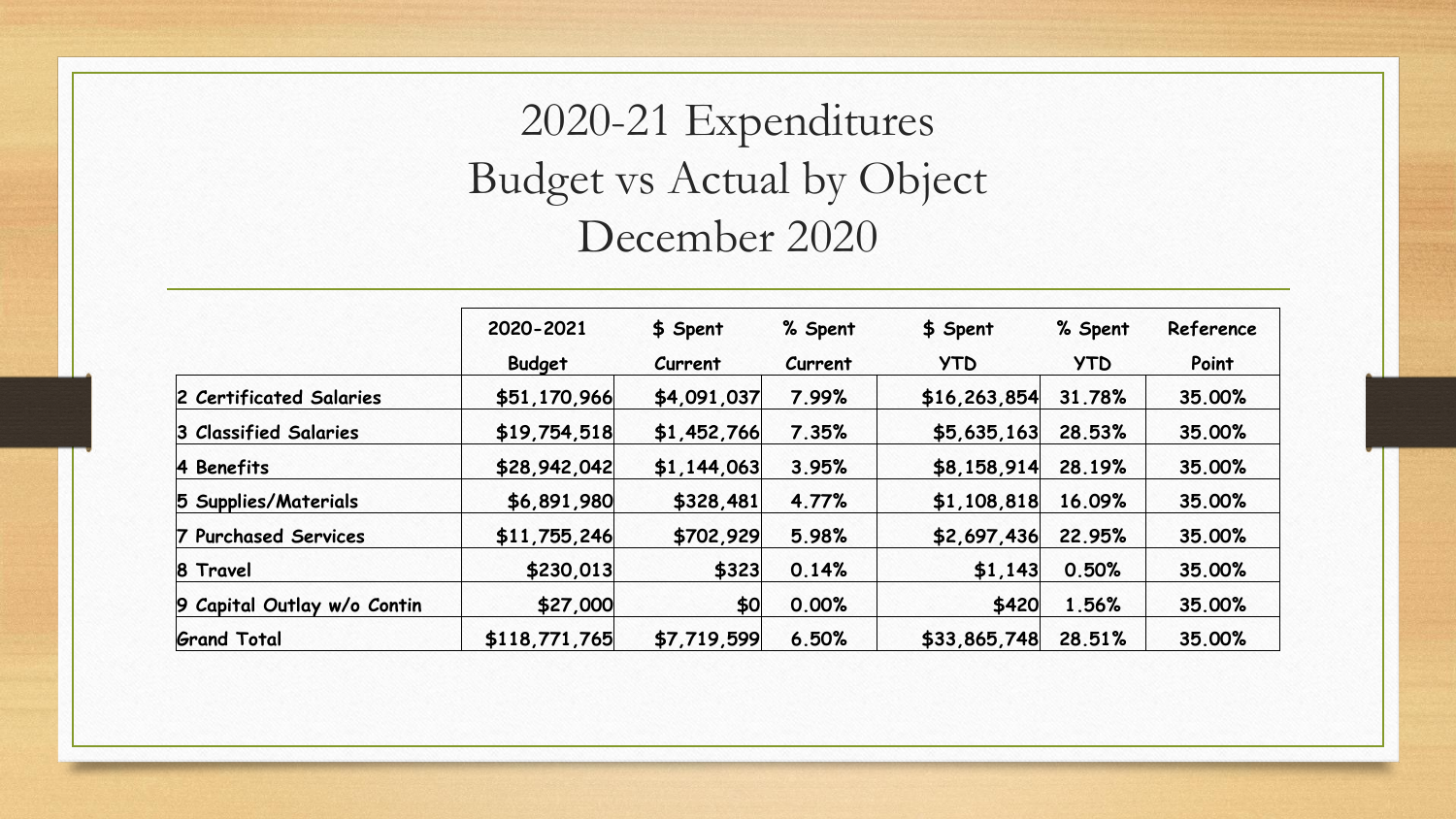| <b>IMPACT FEES</b>               |             |
|----------------------------------|-------------|
| 2011-12                          | \$1,023,030 |
| 2012-13                          | \$775,125   |
| 2013-14                          | \$454,074   |
| 2014-15                          | \$598,763   |
| 2015-16                          | \$829,455   |
| 2016-17                          | \$308,959   |
| 2017-18                          | \$450,665   |
| 2018-19                          | \$485,518   |
| 2019-20                          | \$627,456   |
|                                  |             |
| <b>SEPTEMBER 2020</b>            | \$65,947    |
| <b>OCTOBER 2020</b>              | \$0         |
| <b>NOVEMBER 2020</b>             | \$169,578   |
| <b>DECEMBER 2020</b>             | \$56,526    |
| <b>TOTAL 2020-21 FISCAL YEAR</b> | \$292,051   |

| <b>IMPACT FEE ACCOUNT BALANCE</b> | 12/31/2020 | \$1,355,686 |
|-----------------------------------|------------|-------------|
| 2009 QZAB (last transfer 6/2022)  | 6/1/2021   | \$328,500   |